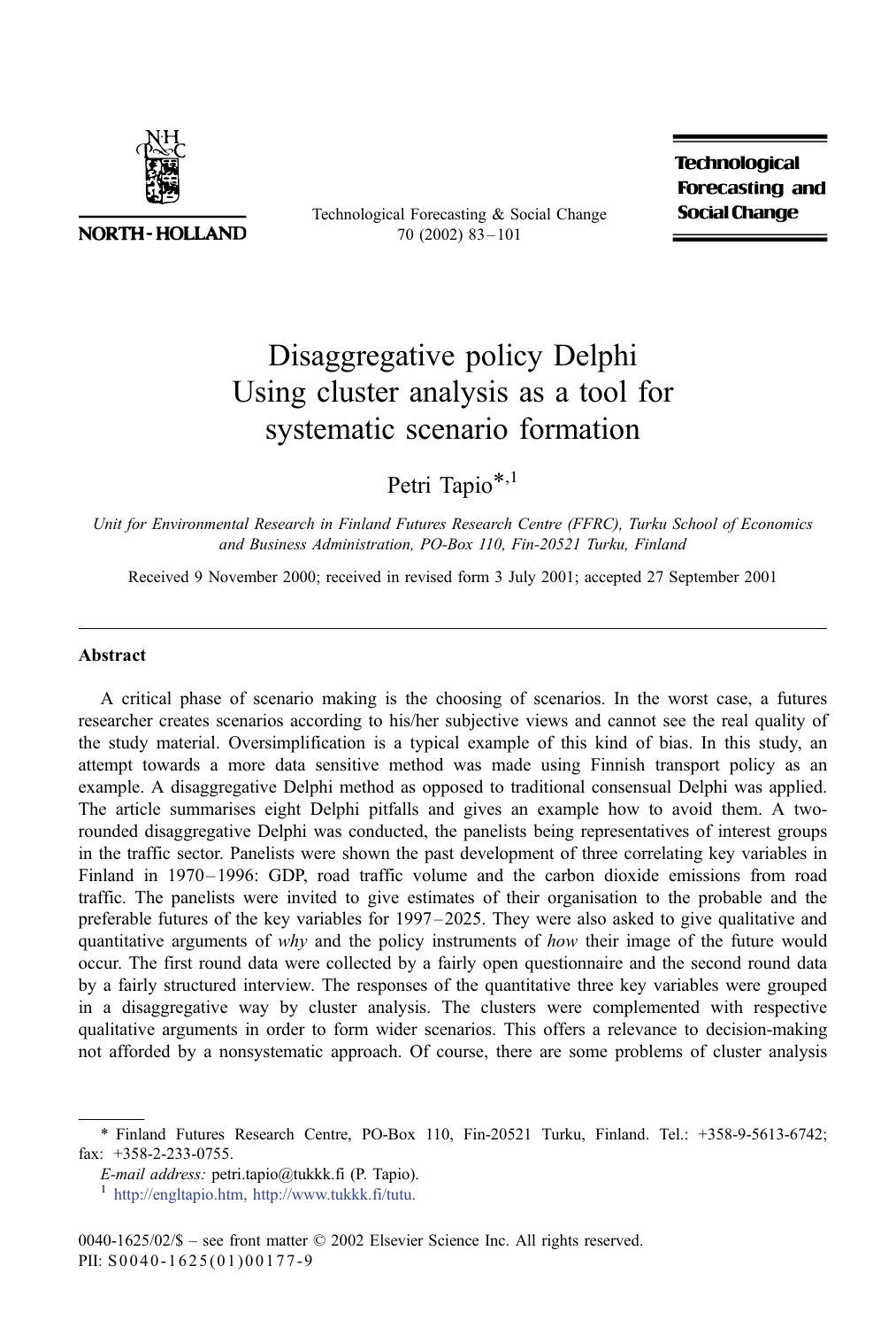used in this way: The interviews revealed that quantitatively similar future images produced by the panelists occasionally had different kind of qualitative background theory. Also, cluster analysis cannot ultimately decide the number of scenarios, being a choice of the researcher. Cluster analysis makes the choice well argued, however.

 $© 2002$  Elsevier Science Inc. All rights reserved.

## 1. Need for systematic scenario formation

One critical question concerning scenario formation is how to form scenarios relevant to decision-makers? How to make sure that the scenarios are not only futurist's prejudices or his/ her own subjective ideas of the policy options? What are the relevant ranges of the values of the variables between scenarios?

The aim of this paper is to illustrate that one way to tackle this problem is to use the Delphi method applied in a disaggregative way. 'Disaggregative' here means that the goal of consensus is not adopted but the responses are grouped to several clusters by using cluster analysis as a systematic tool for grouping the core quantitative variables. The rather bareboned clusters are then complemented with the respondent's qualitative arguments in order to construct more holistic scenarios. In this study, Delphi panelists are representatives of interest groups instead of individual professionals because the approach is considered an intermediate between expert poll and committee work in policy formation. The approach also raises some new problems, which are further discussed. The methodology is illustrated by the Delphi data gathered of the transport policy of Finland for 2025.

### 1.1. Case: Finnish transport policy

The disaggregative Delphi application of this study focuses on the future of the volume of economic output, traffic and environment. The problematique was reduced to three key variables:

- the gross domestic product measured in market exchange rates  $(GDP<sub>mer</sub>)$  in real terms
- the road traffic volume measured in vehicle kilometers
- the carbon dioxide  $(CO_2)$  emissions of road traffic measured in metric tonnes

A decoupling of GDP and road traffic volume would imply immaterialisation or nonmaterial economic growth in more traditional vocabulary. The decoupling of road traffic volume and the  $CO<sub>2</sub>$  emissions of road traffic would imply dematerialisation, or more simply, technical development of vehicles. In spite of all the writing about technical development, dematerialisation, decarbonisation and a qualitative change in the economy, the three key variables correlated strongly in 1970–1996 in Finland, especially from 1978 to 1996  $\lceil 1-3 \rceil$ [\(Fig. 1\)](#page--1-0).

The purpose of the application was to produce alternative scenarios focusing on these key variables for 1997–2025, which would be relevant from the point of view of the interest